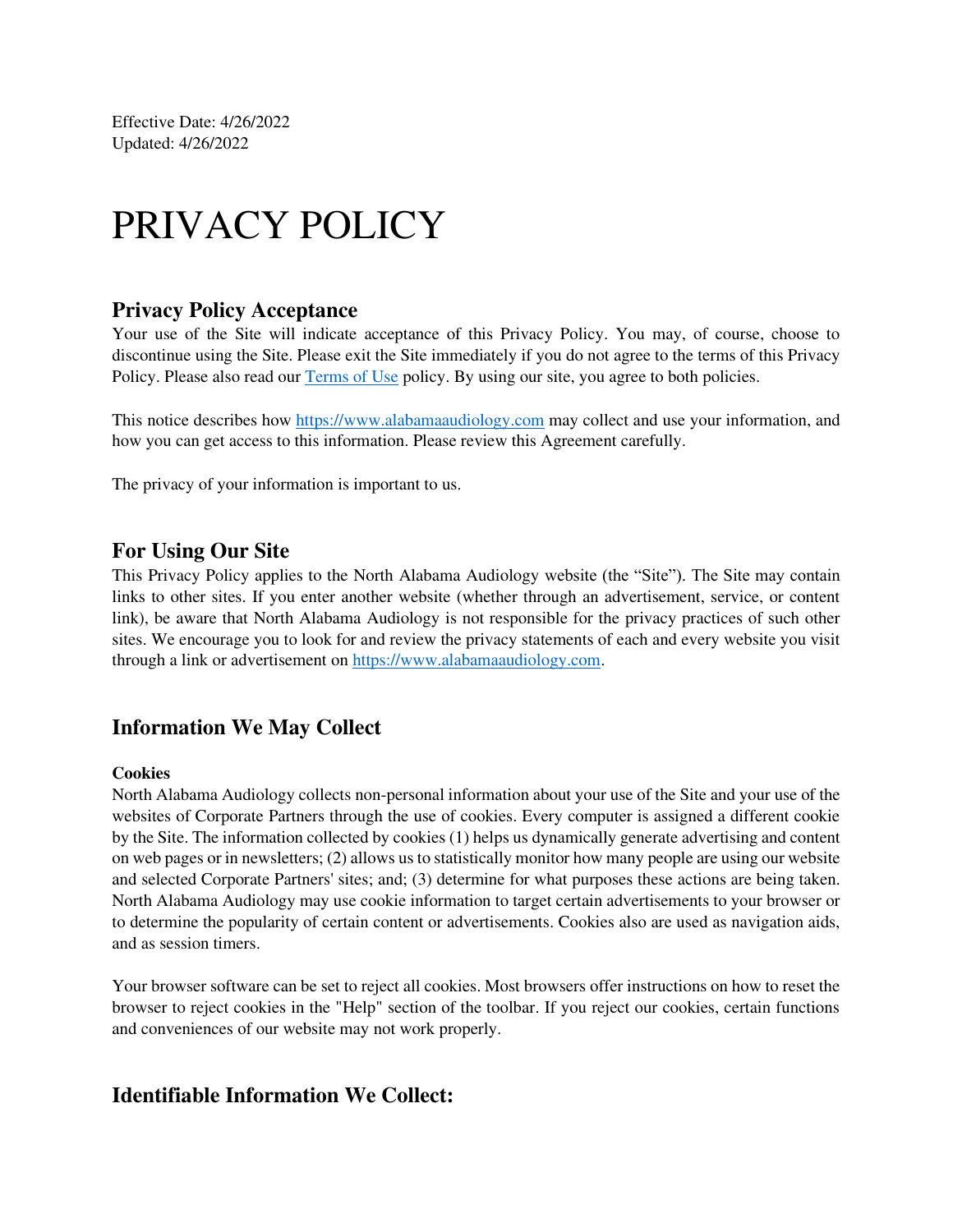North Alabama Audiology collects personally identifiable information you provide when you sign up to receive our e-mail newsletter, call our phone number, send us an e-mail, send us a message through our online forms, or through public forums, and/or reach out to North Alabama Audiology via online chat. We may use the personally identifiable information you provide to respond to your questions, provide you specific services you select, help you navigate the information on the Site, conduct follow-up surveys, and send you e-mails about website maintenance and updates.

By using our Site, we may collect categories of personal information including, but not limited to:

- Your name:
- Address;
- Phone number:
- E-mail;
- Date-of-birth:
- Geolocation, and;
- IP Address

Personally identifiable information that we collect may be shared or stored internally within our sister companies, subsidiaries, and parent company to facilitate proper functioning of the site, further our legitimate business interests, and/or compliance standards.

## **Information Collected by Third Parties Not Acting on North Alabama Audiology's Behalf**

Corporate Partners or advertisers on the Site may use their own cookies in advertisements served on the Site and in correspondence sent to you. Some advertisers use companies other than North Alabama Audiology to serve their ads and to monitor users' responses to ads, and these companies ("Ad Servers") may also collect non-personal information through the use of cookies on our website. In certain situations, information collection may be facilitated by momentarily directing your browser to the website of an Ad Server or other third party acting on behalf of the Corporate Partner, or advertiser before redirecting your browser to its proper destination (e.g., back to the Site to show the ad or to the advertiser's website); this redirection process will not be apparent to you.

North Alabama Audiology does not control these third parties' use of cookies or how they manage the information they gather through them. However, we do require Corporate Partners, advertisers, and Ad Servers who collect cookie information through our website to agree to protect the information they collect. Certain Ad Servers allow you to prevent them from collecting data through the use of cookies.

You may opt-out of third party data collection. In order to do so, you must opt-out of such data collection through each individual site, adjust the settings within your device or browser, or visit the Network Advertising Initiative Opt-Out Page.

We use the following third party cookies on this website and its pages:

Google Tag Manager Google Analytics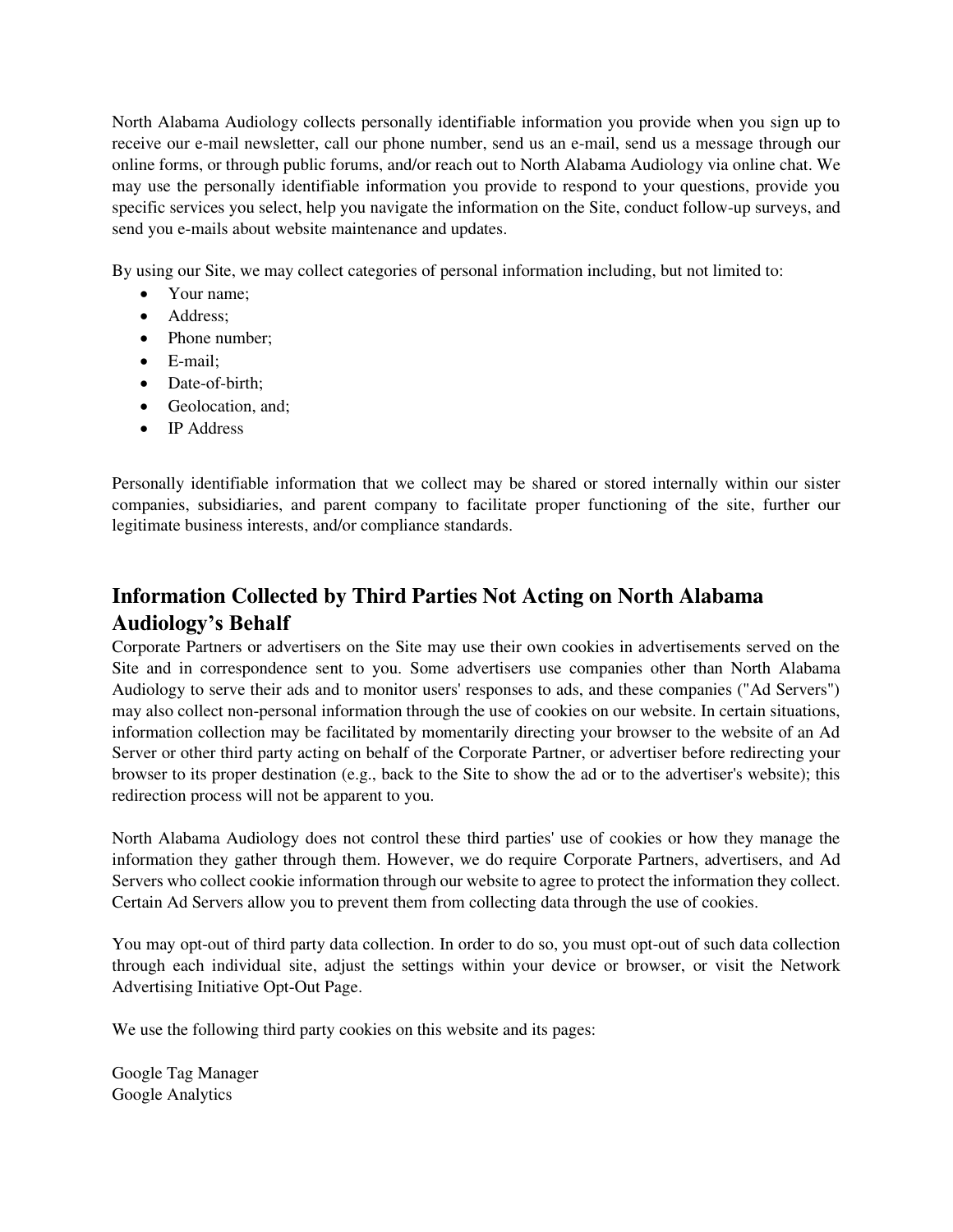LeadsRX

#### **Disclosure of Your Information**

Except as set forth in this privacy policy or as specifically agreed to by you, North Alabama Audiology will not disclose any personally identifiable information it gathers from you on our Site. We will only release personally identifiable information to third parties: (1) to comply with valid legal requirements such as a law, regulation, search warrant, subpoena, or court order; or (2) in special cases, such as a physical threat to you or others. In the event that we are legally compelled to disclose your personally identifiable information to a third party, we will attempt to notify you unless doing so would violate the law or court order. In addition, we may disclose personal information as described below.

### **Disclosure of Aggregate Information**

North Alabama Audiology may provide anonymized, aggregate information to third parties. For example, we might inform third parties regarding the number of users of the Site and the activities they conduct while on the Site. We might also inform a company (that may or may not be an advertiser on our site) that "30% of our users live east of the Delaware River" or that "25% of our users dispense hearing aids." We require parties with whom we share aggregate information to agree they will not attempt to make this information personally identifiable, such as by combining it with other databases.

## **How North Alabama Audiology Handles Privacy and Security Internally**

Listed below are some of the security procedures North Alabama Audiology uses to protect your privacy:

- Uses firewalls to protect information held in our servers;
- Closely monitors and limits the number of North Alabama Audiology employees who have potential access to your personally identifiable information;
- Follows best practices for password security;
- Requires all respective North Alabama Audiology employees to abide by this Privacy Policy and be subject to disciplinary action for violations thereof, and;
- Securely stores your data.

Despite North Alabama Audiology's efforts to protect your personally identifiable information, there is always some risk that an unauthorized third-party may exceed access or that transmissions of your information over the Internet will be intercepted.

## **Contacting North Alabama Audiology Regarding Your Personal Information**

If you have a complaint, problem, or want to delete your personally identifiable information from our systems, or update the personally identifiable information that you have provided to us, please e-mail us at <https://www.alabamaaudiology.com/contact>or call us at (256) 534-2033. Our FOP will forward your complaint to the appropriate internal department for a response or resolution. We try to answer every email within 48 business hours, but we may not always able to do so.

## **FOR CALIFORNIA RESIDENTS:**

In addition and/or in accordance with the rest of our Privacy Policy, you have a right to know and request information regarding the categories of personal information and actual personal information we collect or sell, as well as what categories of personal information and actual personal information we share with or sell to third parties and categories of third parties. You also have the right to request the categories of